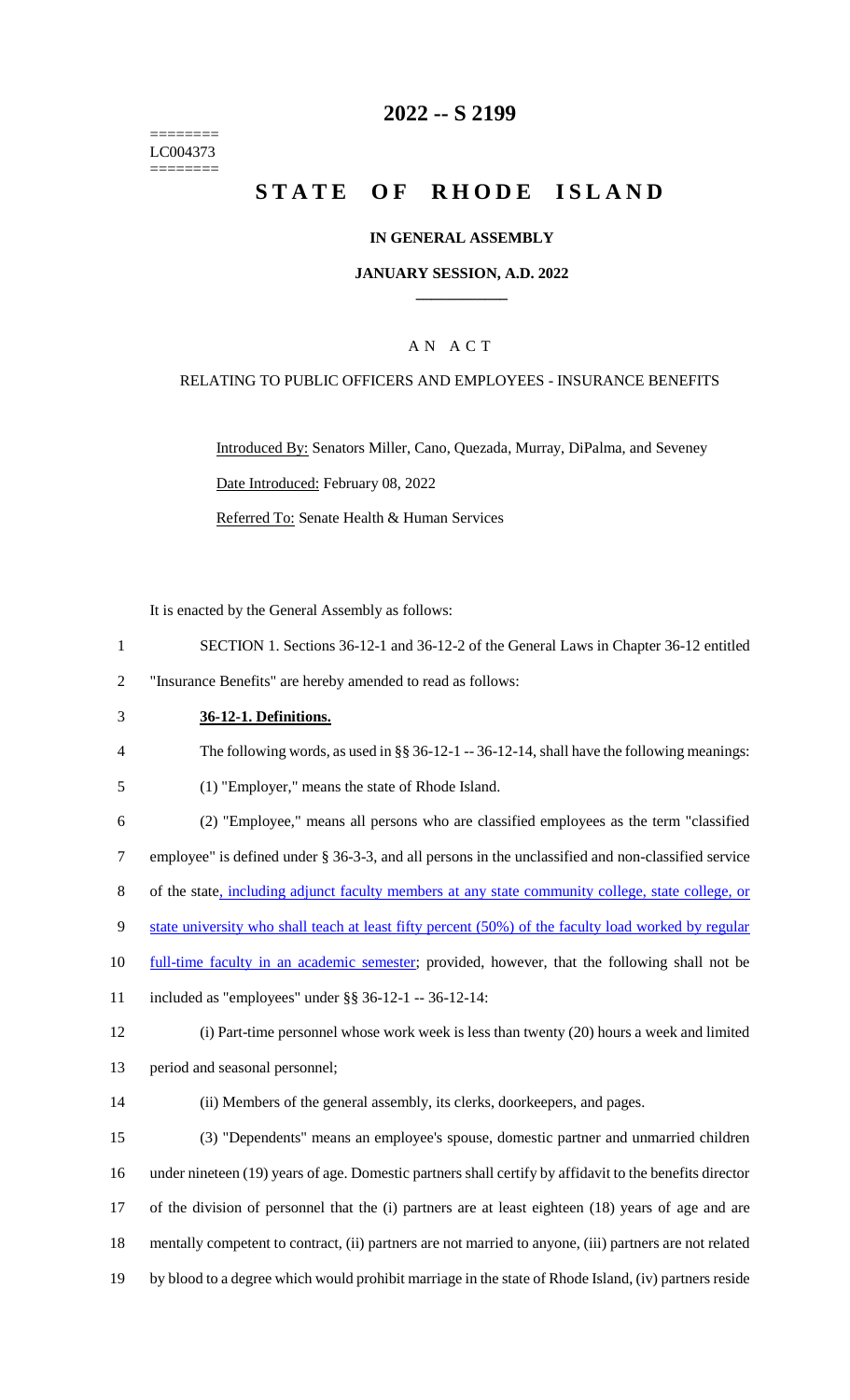together and have resided together for at least one year, (v) partners are financially interdependent as evidenced by at least two (2) of the following: (A) domestic partnership agreement or relationship contract; (B) joint mortgage or joint ownership of primary residence, (C) two (2) of: (I) joint ownership of motor vehicle; (II) joint checking account; (III) joint credit account; (IV) joint lease; and/or (D) the domestic partner has been designated as a beneficiary for the employee's will, retirement contract or life insurance. Misrepresentation of information in the affidavit will result in an obligation to repay the benefits received, and a civil fine not to exceed one thousand dollars (\$1,000) enforceable by the attorney general and payable to the general fund. The employee will notify the benefits director of the division of personnel by completion of a form prescribed by the benefits director when the domestic partnership ends.

 (4) "Retired employee," means all persons retired from the active service of the state, who, immediately prior to retirement, were employees of the state as determined by the retirement board under § 36-8-1, and also all retired teachers who have elected to come under the employees' retirement system of the state of Rhode Island.

 (5) "State retiree," means all persons retired from the active service of the state who, immediately prior to retirement, were employees of the state as determined by the retirement board under § 36-8-1.

 (6) "Teacher retiree," means all retired teachers who have elected to come under the employees' retirement system of the state of Rhode Island.

 (7) "Long-term healthcare insurance," means any insurance policy or rider advertised, marketed, offered, or designed to provide coverage for not less than twelve (12) consecutive months for each covered person on an expense incurred, indemnity, prepaid, or other basis for one or more necessary or medically necessary diagnostic, preventive, therapeutic, rehabilitative, maintenance, or personal care services, provided in a setting other than an acute care unit of a hospital. The term includes: group and individual policies or riders whether issued by insurers, fraternal benefit societies, nonprofit health, hospital, and medical service corporations; prepaid health plans, health maintenance organizations; or any similar organization. Long-term healthcare insurance shall not include: any insurance policy which is offered primarily to provide basic medicare supplement coverage; basic hospital expense coverage; basic medical-surgical expense coverage; hospital confinement indemnity coverage; major medical expense coverage; disability income protection coverage; accident only coverage; specified disease or specified accident coverage; or limited benefit health coverage. This list of excluded coverages is illustrative and is not intended to be all inclusive.

(8) "Non-Medicare-eligible retiree healthcare insurance," means the health benefit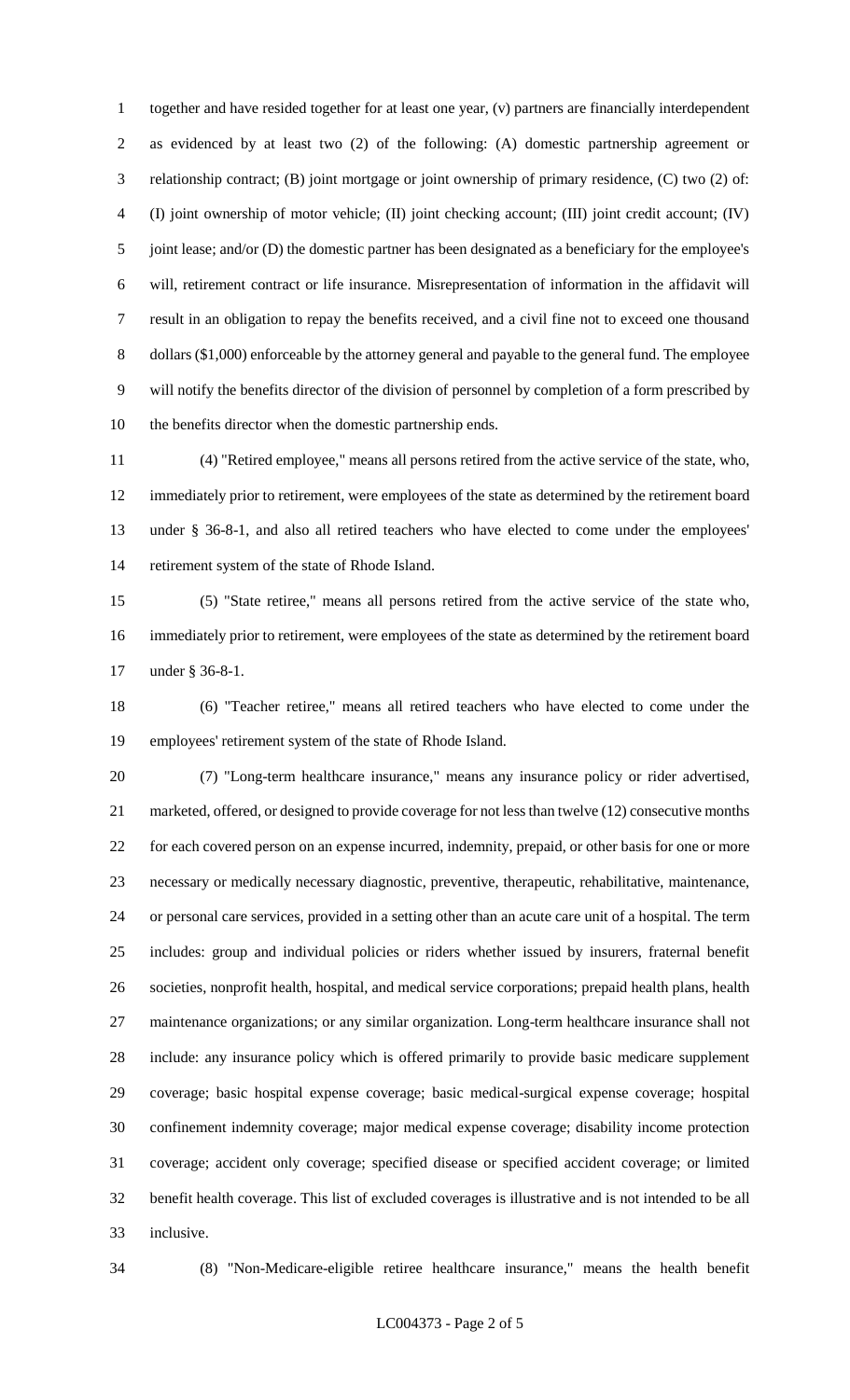employees who retire from active service of the state (subsequent to July 1, 1989), who immediately prior to retirement were employees of the state as determined by the retirement board pursuant to § 36-8-1, shall be entitled to receive until attaining Medicare eligibility. This healthcare insurance shall be equal to semi-private hospital care, surgical/medical care and major medical with a one hundred seventy-five dollar (\$175) calendar year deductible. The aforementioned program will be provided on a shared basis in accordance with § 36-12-4.

 (9) "Medicare-eligible retiree healthcare insurance," means the health benefit employees who retire from active service of the state (subsequent to July 1, 1989), who immediately prior to retirement were employees of the state as determined by the retirement board pursuant to § 36-8- 10 1, shall have access to when eligible for Medicare. This healthcare insurance shall include plans providing hospital care, surgical/medical services, rights and benefits which, when taken together with their federal Medicare program benefits, 42 U.S.C. § 1305 et seq., shall be comparable to those provided for retirees prior to the attainment of Medicare eligibility.

(10) "Health reimbursement arrangement," or "HRA" means an account that:

(i) Is paid for and funded solely by state contributions;

 (ii) Reimburses a Medicare-eligible state retiree for medical care expenses as defined in § 213(d) of the Internal Revenue Code of 1986, as amended, which includes reimbursements for healthcare insurance premiums;

 (iii) Provides reimbursements up to a maximum dollar amount for a coverage period; and (iv) Provides that any unused portion of the maximum dollar amount at the end of a coverage period is carried forward to increase the maximum reimbursement amount in subsequent coverage periods.

#### **36-12-2. Hospital care and surgical-medical service benefits.**

 (a) Employees of the state of Rhode Island shall receive, in addition to wages, salaries, and any other remuneration or benefits, hospital care and surgical-medical services, rights, and benefits purchased by the director of administration pursuant to § 36-12-6, with the specific condition that the benefits and services provided by the carrier(s) will be substantially equivalent to those set forth in any collective bargaining agreement(s) executed between the state of Rhode Island and authorized representatives of the unions representing state employees or the health care coverage presently being provided. Adjunct faculty members at any state community college, state college, 31 or state university, who teach at least fifty percent (50%) of the faculty load hours worked by regular full-time faculty in any academic semester, shall be eligible for benefits as provided for in this section.

(b) The state will work diligently with leadership of organized labor in order to ensure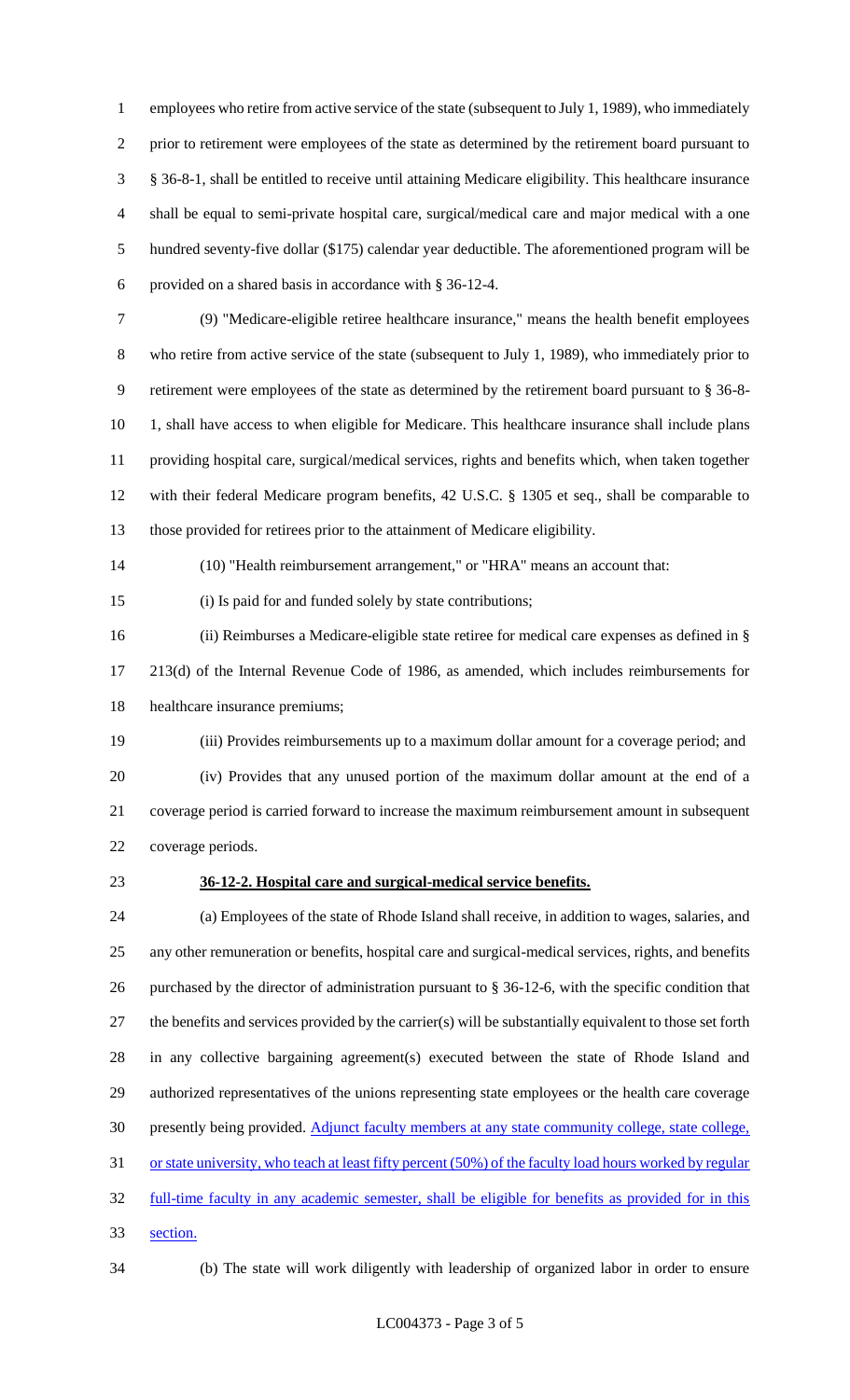- 1 competitive, cost effective health care services for all employees of the state who may be eligible
- 2 for those benefits.
- 3 (c) Any new plan must accept pre-existing conditions for those individuals who will be 4 covered by the new policy.
- 5 (d) Part-time employees whose work week is less than twenty (20) hours a week, including
- 6 adjunct faculty members at any state community college, state college, or state university who teach
- 7 less than fifty percent (50%) of the faculty load hours worked by regular full-time faculty in any
- 8 academic semester, may purchase the benefits set forth above. The employees shall pay the same
- 9 rate for the benefits as the group rate paid by the state for the benefits. Payments for the benefits
- 10 may be deducted in accordance with the provisions of § 36-12-3.
- 11 SECTION 2. This act shall take effect upon passage.

#### ======== LC004373 ========